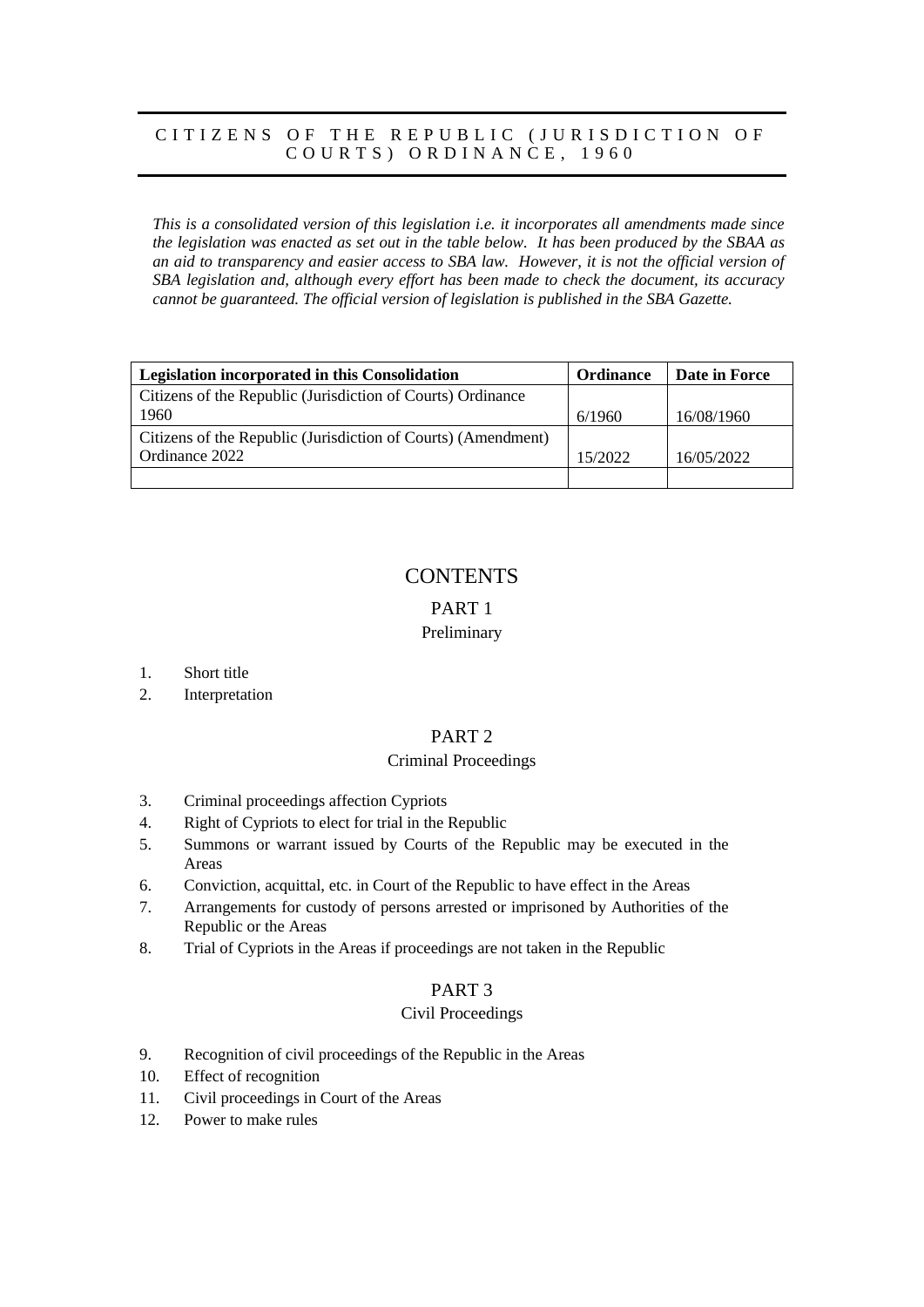### CITIZENS OF THE REPUBLIC (JURISDICTION OF C O U R T S ) O R D I N A N C E , 1 9 6 0

To provide for the Exercise of Jurisdiction by the Courts of the Republic of Cyprus and the Courts of the Sovereign Base Areas of Akrotiri and Dhekelia Respectively in Civil and Criminal Cases Affecting Cypriots (**a**).

# PART 1

### Preliminary

#### **Short title**

**1.** This Ordinance may be cited as the Citizens of the Republic (Jurisdiction of Courts) Ordinance 1960.

#### **Interpretation**

**2.** In this Ordinance, unless the context otherwise requires—

"civil proceedings", "court", "criminal proceedings", "defendant", have the same meaning as in the Court Ordinance, 1960;

"appropriate authority of the Republic" means any such authority of the Republic as the Administrator may by notification in the Gazette declare to be an appropriate authority for the purposes of sub-section (2) of section 4;

"Cypriot" means any person declared or recognised to be a citizen of the Republic by or under any Act of the United Kingdom Parliament and any person who is a citizen of the Republic by or under any law of the Republic and a citizen of any other country;

"District Court of the Republic" and "Supreme Court of the Republic" have the same meaning as in the Courts of Justice Law, 1953, of the Republic.

*"non-United Kingdom personnel" means any person excluding contractors, United Kingdom personnel and their dependents as defined in Part I of Annex B to the Treaty of Establishment*. (**b**)

# PART 2

## Criminal Proceedings

#### **Criminal proceedings affection Cypriots**

**3.**—(1) Subject to hereinafter provided, the provisions of this Part of this Ordinance shall have effect in any case where a Cypriot is *non-United Kingdom personnel are* (**c**)charged with an offence to which this subsection applies, that is to say an offence against the law of the Areas which appears to have been committed solely against or in relation to a Cypriot provided that a

<sup>(</sup>**a**) Deleted by Ordinance 15/2022 – came into force on 16 May 2022

<sup>(</sup>**b**) Definition inserted by Ordinance 15/2022 – came into force on 16 May 2022

<sup>(</sup>**c**) "a Cypriot is" deleted and new test inserted wherever it appears in Part 2 by Ordinance 15/2022 – came into force on 16 May 2022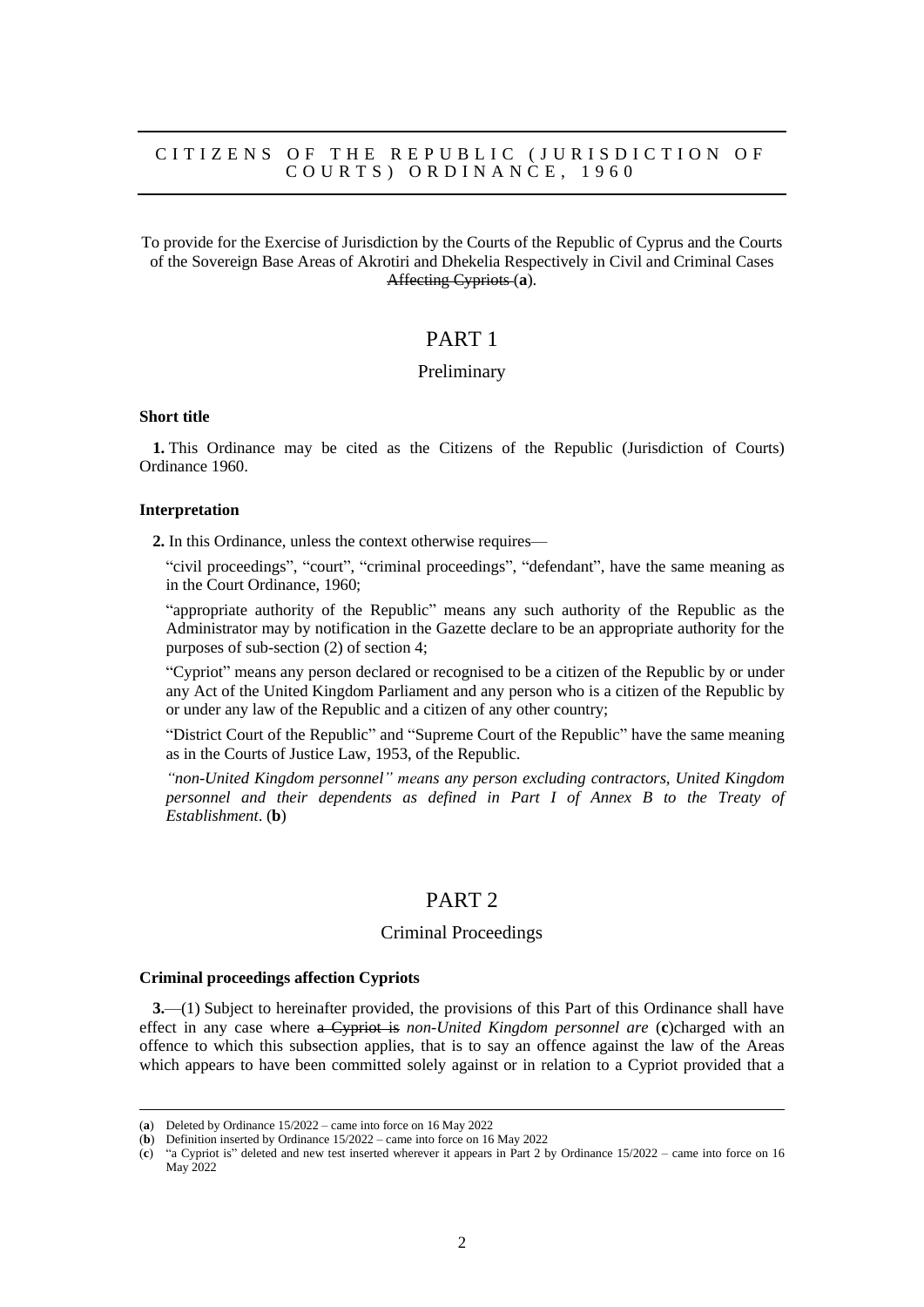Court of the Republic has jurisdiction to try the offence or some other offence arising our of the facts alleged.

(2) In this Part of this Ordinance the expression "recognised criminal proceedings" means criminal proceedings in a Court of the Republic taken against a Cypriot pursuant to subsection (2) of the section 4 and any appeal from any conviction, acquittal, sentence or order given or made in such proceedings.

#### **Right of Cypriots to elect for trial in the Republic**

**4.**—(1) Where a Cypriot is *non-United Kingdom personnel are* charged with an offence to which subsection (1) of section 3 applies he shall be brought before the Court of the Areas and, unless the Legal Adviser has certified in writing under his hand that the offence with which such Cypriot is *non-United Kingdom personnel are* charged is one that affects security or public order in the Areas, he shall be invited to elect whether he wishes to be tried by a Court of the Republic or by the Court of the Areas. A certificate by the Legal Adviser under this subsection shall be final and shall not be challenged in any Court. (**a**)

*4.—(1) Where non-United Kingdom personnel are charged with an offence in the Areas to which section 3(1) applies ("the accused person"), they will be brought to a Court of the Areas.*

*(1A) Except where subsection (1B) applies, the accused person may elect whether they wish to be tried by a Court of the Republic or by a Court of the Areas.*

*(1B) The accused person must be tried in a Court of the Areas in circumstances where the Attorney-General and Legal Adviser certifies in writing that—*

- *(a) the accused person is Cypriot non-United Kingdom personnel* (**b**) *and charged with an offence which appears to have been committed solely against or in relation to a Cypriot non-United Kingdom personnel,*(**c**) *and the offence affects security or public order in the Areas; or*
- *(b) paragraph (a) does not apply, and the accused person is charged with an offence that affects the peace, good order, public order, security or good government of the Areas.*

*(1C) The issue of a certificate by the Attorney-General and Legal Adviser under subsection (1B) is an exempt activity for the purposes of section 8 of the Courts (Judicial Review) Ordinance 2004(d).*

(2) In any case where the Legal Adviser has not certified that the offence with which such Cypriot is charged is one that affects security or public order in the Areas *the offence under section (1B)* (**e**) if such Cypriot, in open court, either himself or through his advocate indicates that he wishes to be tried by a Court of the Republic, and the Court of the Areas is satisfied that the offence is one to which subsection (1) of section 3 applies, that Court shall order his remand in custody or on bail to await trial before a Court of the Republic and the Legal Adviser shall forward to the appropriate authority of the Republic a copy of the charge and other particulars and information relevant thereto.

(3) An Order under subsection (2) for the remand of any Cypriot in custody shall be authority for his lawful detention in police or prison custody in the Areas in order that he may be brought before a Court of the Republic in recognised criminal proceedings.

<sup>(</sup>**a**) Subsection (1) repealed and replaced by Ordinance 15/2022 – came into force on 16 May 2022

<sup>(</sup>**b**) Text deleted and new test inserted by Ordinance 15/2022 – came into force on 16 May 2022

<sup>(</sup>**c**) Text deleted and new test inserted by Ordinance 15/2022 – came into force on 16 May 2022

<sup>(</sup>**d**) Ordinance 10/2004, which has been amended in ways that are not relevant to this Ordinance.

**e**)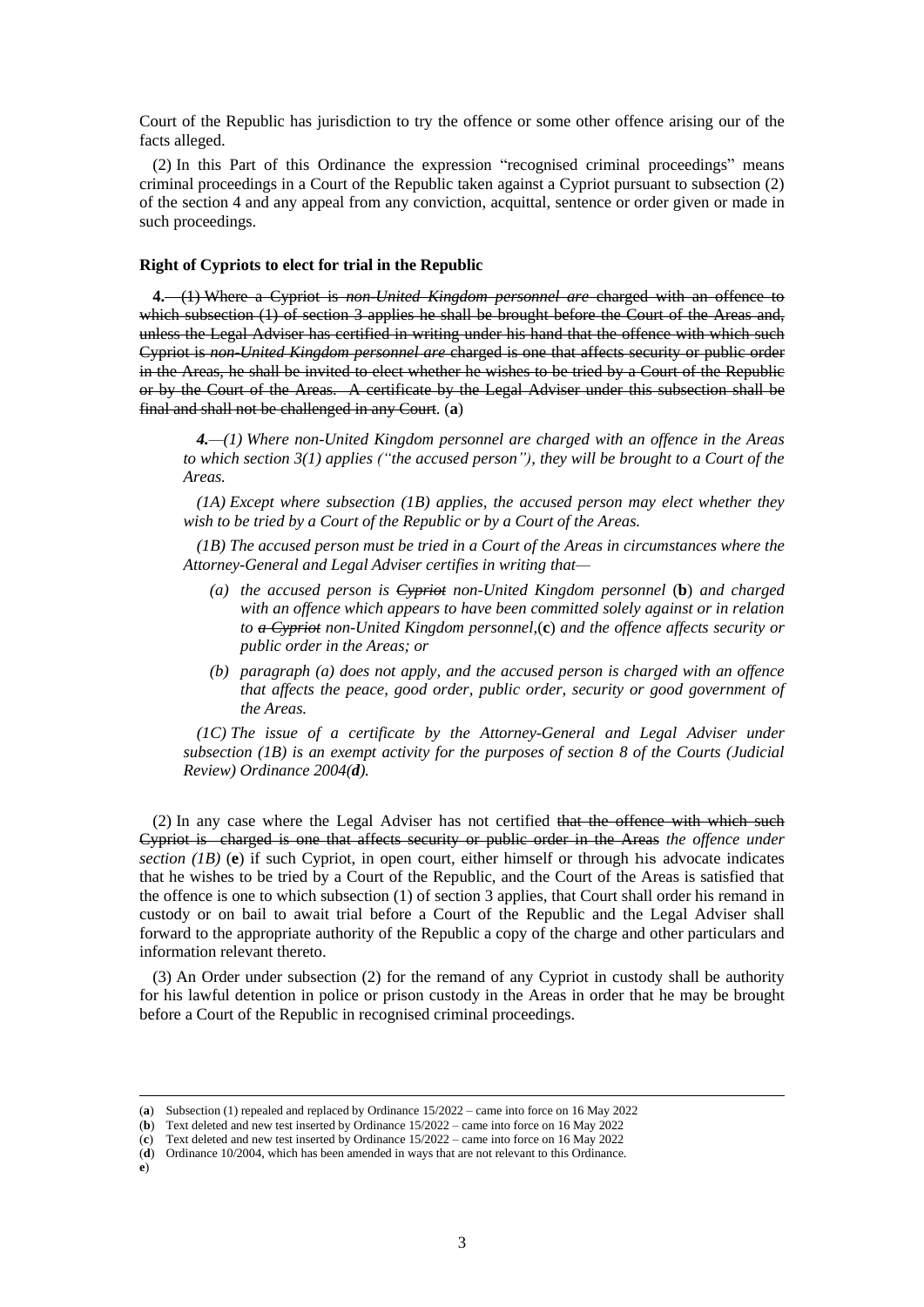(4) If the Legal Adviser has certified under subsection (1) that the offence with which such a Cypriot is *non-United Kingdom personnel are* (**a**) charged is one that affects security or public order in the Areas *issued a certificate under subsection (1B)* (**b**)or if such a Cypriot does not elect under the foregoing provisions of this section to be tried by a Court of the Republic, the Courts of the Areas shall order his remand in custody or on bail in order that he may be tried for the offence with which he is charged in, the Court of the Areas.

#### **Summons or warrant issued by Courts of the Republic may be executed in the Areas**

**5.**—(1) Where a summons or warrant of arrest or other similar instrument has been issued by any Court of the Republic in any recognised criminal proceedings against a Cypriot such summons, warrant or other similar instrument shall be lawful authority within the Areas and under the law thereof for his prosecution in a Court of the Republic, and, in the case of a warrant of arrest or other similar instrument addressed to the Chief of Police of the Areas, for his arrest in the Areas for the purpose of such prosecution.

(2) Any Cypriot arrested in pursuance of subsection (1) may be brought before the Court of the Areas, and such Court may, upon production of such warrant or instrument, by order remand him in custody or on bail.

(3) An order subsection (2) for the remand of any Cypriot in custody shall be authority for his lawful detention in police or prison custody in order that he may be brought before a Court of the Republic in recognised criminal proceedings.

#### **Conviction, acquittal, etc. in Court of the Republic to have effect in the Areas**

**6.**—(1) Any conviction, acquittal, sentence or order of a Court of the Republic in respect of a Cypriot taking effect in recognised criminal proceedings shall be deemed for all purposes to be a conviction, acquittal, sentence or order of the Court of the Areas, and any person who is detained in custody in the Areas in pursuance of any such sentence or order, or pending the determination by a Court of the Republic of any such proceedings, shall be deemed to be in lawful custody.

(2) Notwithstanding the provisions of this section, no person convicted or sentenced by a Court of the Republic shall have any right of appeal under the law of the Areas.

#### **Arrangements for custody of persons arrested or imprisoned by Authorities of the Republic or the Areas**

**7.** The Administrator may make arrangements with the authorities of the Republic for the reception, detention and imprisonment in a place of custody in the Areas of Cypriots arrested, or ordered to be detained in custody or sentenced to imprisonment (by whatever name called) by any authority or Court in the Republic in recognised criminal proceedings, for the treatment of such persons while so arrested, detained or imprisoned, for their release or return to the authorities of the Republic, and for the manner in which they are to be, dealt with in the event of their unsoundness of mind or other illness while so detained or imprisoned.

#### **Trial of Cypriots in the Areas if proceedings are not taken in the Republic**

**8.** In any case in which the Court of the Areas has ordered the remand of a Cypriot to await trial before a Court of the Republic pursuant to subsection (2) of section 4, if no criminal proceedings are instituted against him in such a Court within 28 days of the date on which a copy of the charge was forwarded by the Legal Adviser to the appropriate authority of the Republic under that subsection, or if he is not brought to trial before such a Court within three months of the said date, the provisions of this Part of this Ordinance shall cease to have effect in .that case and the Court of

<sup>(</sup>**a**) "such Cypriot is" deleted and new text inserted wherever it appears in Part 2 by Ordinance 15/2022 - came into force on 16 May 2022

<sup>(</sup>**b**) Text deleted and new text inserted by Ordinance 15/2022 – came into force on 16 May 2022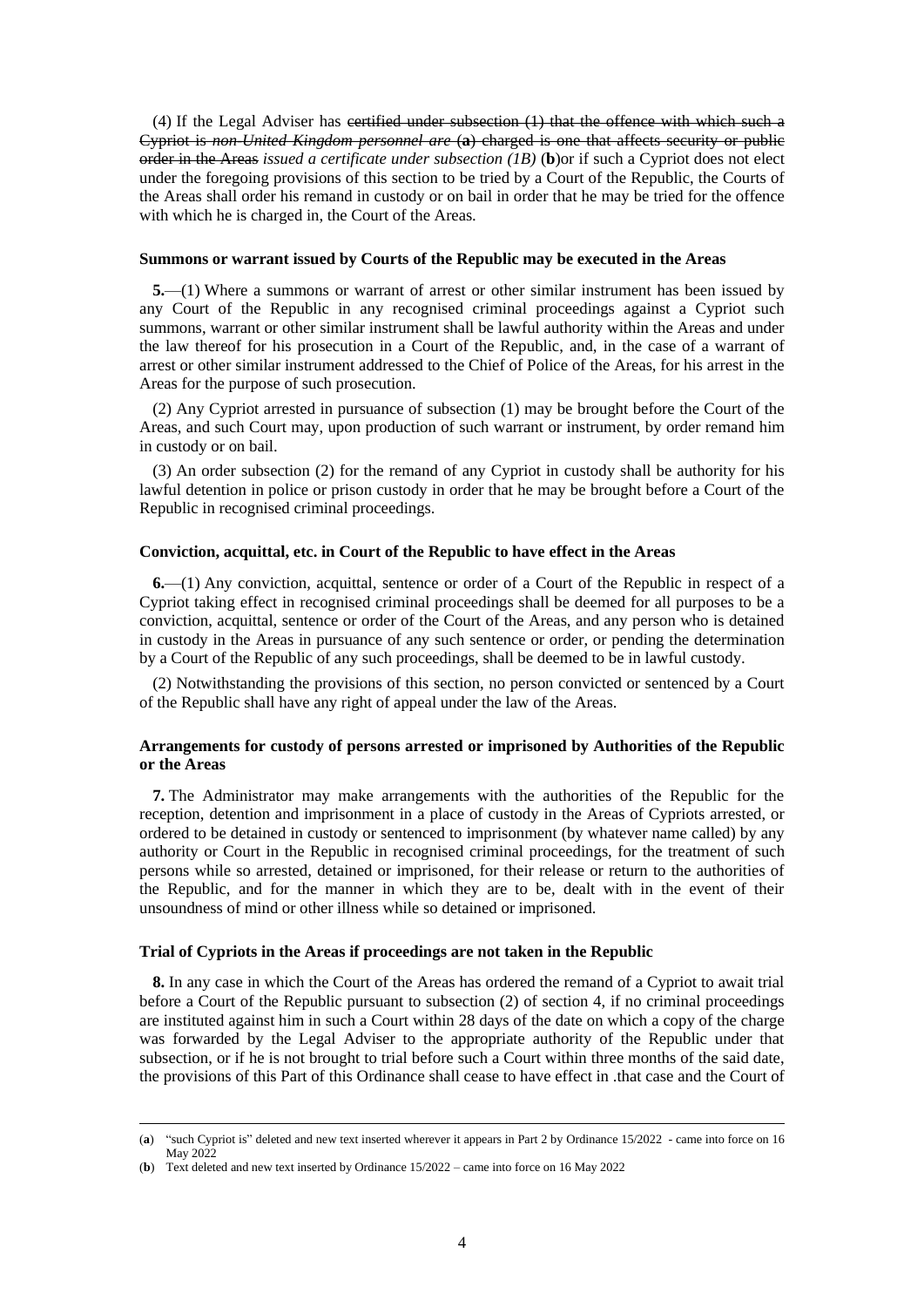the Areas may order his remand in custody or on bail in order that he may be tried in the Areas for the offence with which he was charged in the Areas.

# PART 3

### Civil Proceedings

#### **Recognition of civil proceedings of the Republic in the Areas**

**9.**—(1) Any civil proceedings to which this section applies shall be recognised within the Areas for the purposes of this Part of this Ordinance.

(2) The civil proceedings to which this section applies are:—

- (a) any action in a District Court of the Republic, or
- (b) any appeal in the Supreme Court of the Republic,

which the District Court or Supreme Court, as the case may be, shall have jurisdiction to hear and determine, and in which all the parties or persons affected are Cypriots *non-United Kingdom personnel*.(**a**)

(3) Notwithstanding anything hereinbefore contained a person who is a defendant or a third party in any civil proceedings to which this section applies shall, at any time before judgement be entitled to apply to the Court of the Areas for a declaration that the proceedings are more suitable for hearing and determination in the Court of the Areas than in a Court of the Republic, and the Court of the Areas, if satisfied:—

- (i) that the applicant has not voluntarily submitted to the jurisdiction of any Court of the Republic in relation to the subject matter of such proceedings, or
- (ii) that it would be against the interests of the applicant for such proceedings to be heard and determined in a Court of the Republic, and that it would not be contrary to the interests of any other party or prospective party to such proceedings, or to the interests of justice, for such proceedings to be heard and determined in the Court of the Areas,

shall issue a declaration accordingly, and any proceedings to which such declaration relates in any Court of the Republic shall thereupon not be, or shall cease to be, civil proceedings which are recognised within the Areas for the purposes of this Part of this Ordinance.

#### **Effect of recognition**

**10.** In any civil proceeding which are recognised within the Areas for the purposes of this Part of this Ordinance any writ pleading, summons, notice or other instrument or document whatsoever made or issued, and any act, matter or thing done in or in any wise appertaining to such proceedings shall have legal effect, and any judgment or order, interlocutory or final, given or made in such proceedings may be lawfully enforced within the Areas in the same manner and to the same extent as if such proceedings had been instituted, heard and determined in the Court of the Areas.

#### **Civil proceedings in Court of the Areas**

**11.** Notwithstanding anything contained in this or any other Ordinance, no civil proceedings shall be heard and determined by any Court of the Areas if the defendant, or where there are two or more defendants, all the defendants to these proceedings, satisfies or satisfy the Court of the Areas:—

<sup>(</sup>**a**) Text deleted and new text inserted by Ordinance 15/2022 – came into force on 16 May 2022